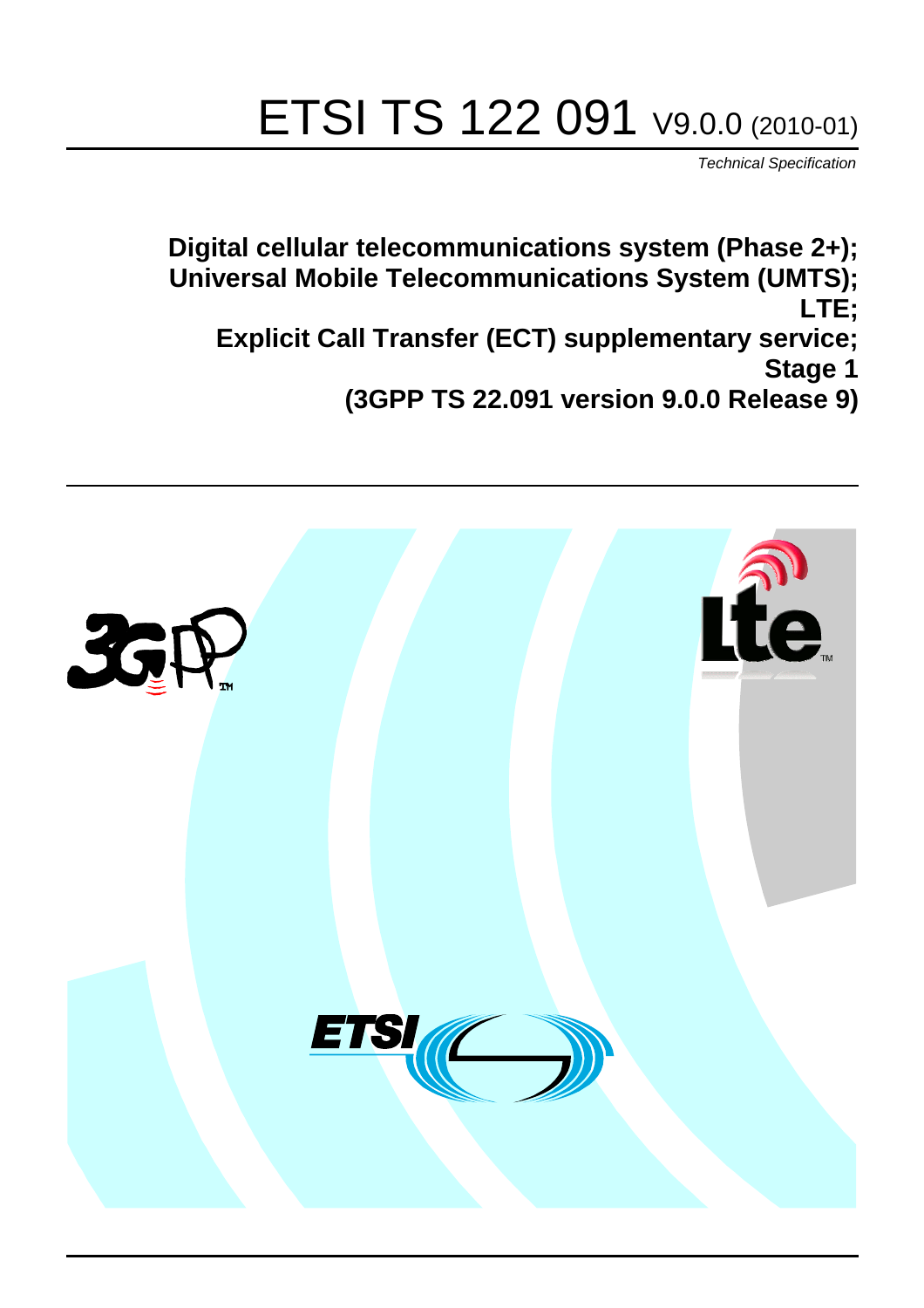Reference RTS/TSGS-0122091v900

> Keywords GSM, LTE, UMTS

#### *ETSI*

#### 650 Route des Lucioles F-06921 Sophia Antipolis Cedex - FRANCE

Tel.: +33 4 92 94 42 00 Fax: +33 4 93 65 47 16

Siret N° 348 623 562 00017 - NAF 742 C Association à but non lucratif enregistrée à la Sous-Préfecture de Grasse (06) N° 7803/88

#### *Important notice*

Individual copies of the present document can be downloaded from: [http://www.etsi.org](http://www.etsi.org/)

The present document may be made available in more than one electronic version or in print. In any case of existing or perceived difference in contents between such versions, the reference version is the Portable Document Format (PDF). In case of dispute, the reference shall be the printing on ETSI printers of the PDF version kept on a specific network drive within ETSI Secretariat.

Users of the present document should be aware that the document may be subject to revision or change of status. Information on the current status of this and other ETSI documents is available at <http://portal.etsi.org/tb/status/status.asp>

If you find errors in the present document, please send your comment to one of the following services: [http://portal.etsi.org/chaircor/ETSI\\_support.asp](http://portal.etsi.org/chaircor/ETSI_support.asp)

#### *Copyright Notification*

No part may be reproduced except as authorized by written permission. The copyright and the foregoing restriction extend to reproduction in all media.

> © European Telecommunications Standards Institute 2010. All rights reserved.

**DECT**TM, **PLUGTESTS**TM, **UMTS**TM, **TIPHON**TM, the TIPHON logo and the ETSI logo are Trade Marks of ETSI registered for the benefit of its Members.

**3GPP**TM is a Trade Mark of ETSI registered for the benefit of its Members and of the 3GPP Organizational Partners. **LTE**™ is a Trade Mark of ETSI currently being registered

for the benefit of its Members and of the 3GPP Organizational Partners.

**GSM**® and the GSM logo are Trade Marks registered and owned by the GSM Association.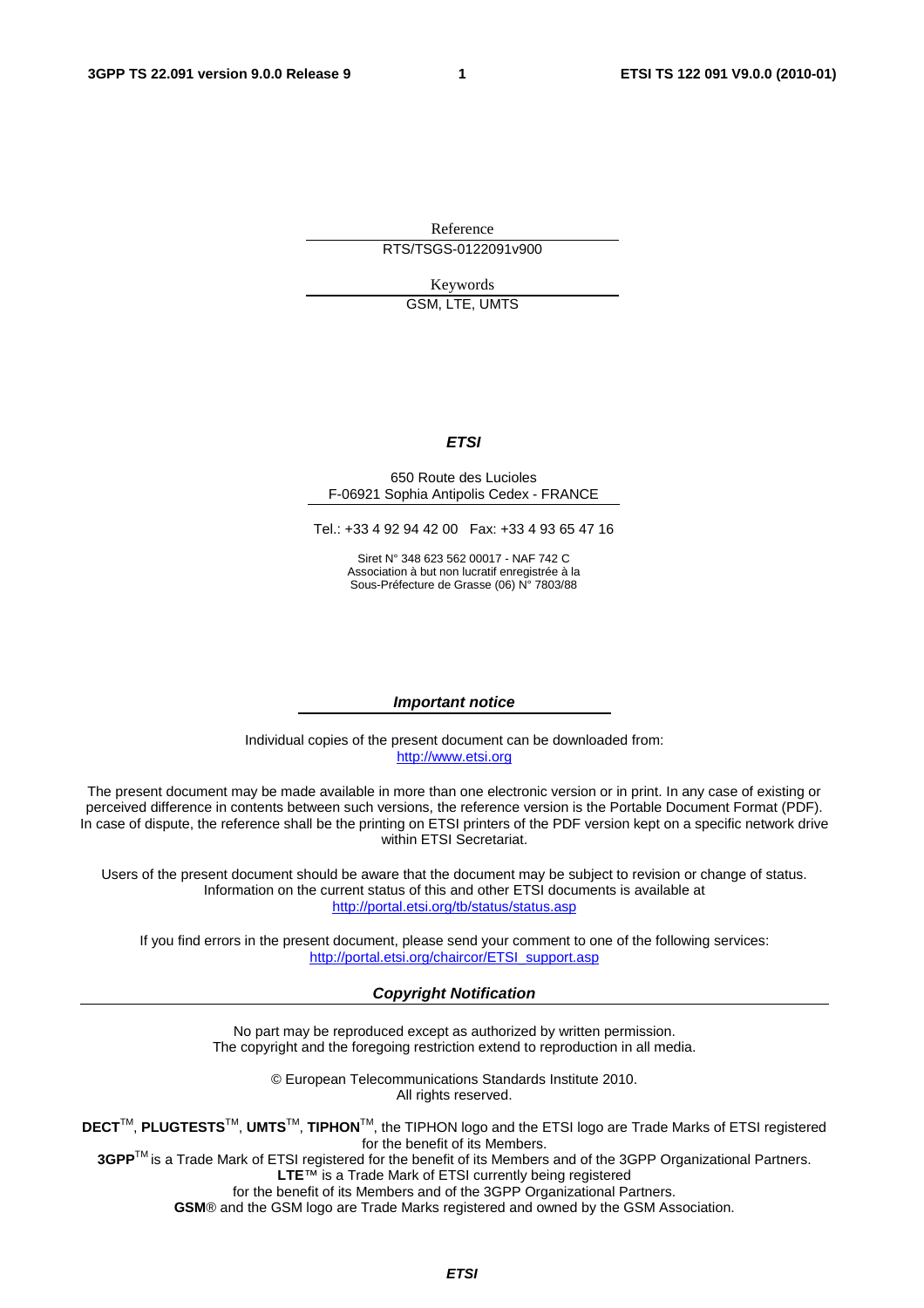# Intellectual Property Rights

IPRs essential or potentially essential to the present document may have been declared to ETSI. The information pertaining to these essential IPRs, if any, is publicly available for **ETSI members and non-members**, and can be found in ETSI SR 000 314: *"Intellectual Property Rights (IPRs); Essential, or potentially Essential, IPRs notified to ETSI in respect of ETSI standards"*, which is available from the ETSI Secretariat. Latest updates are available on the ETSI Web server [\(http://webapp.etsi.org/IPR/home.asp](http://webapp.etsi.org/IPR/home.asp)).

Pursuant to the ETSI IPR Policy, no investigation, including IPR searches, has been carried out by ETSI. No guarantee can be given as to the existence of other IPRs not referenced in ETSI SR 000 314 (or the updates on the ETSI Web server) which are, or may be, or may become, essential to the present document.

#### Foreword

This Technical Specification (TS) has been produced by ETSI 3rd Generation Partnership Project (3GPP).

The present document may refer to technical specifications or reports using their 3GPP identities, UMTS identities or GSM identities. These should be interpreted as being references to the corresponding ETSI deliverables.

The cross reference between GSM, UMTS, 3GPP and ETSI identities can be found under [http://webapp.etsi.org/key/queryform.asp.](http://webapp.etsi.org/key/queryform.asp)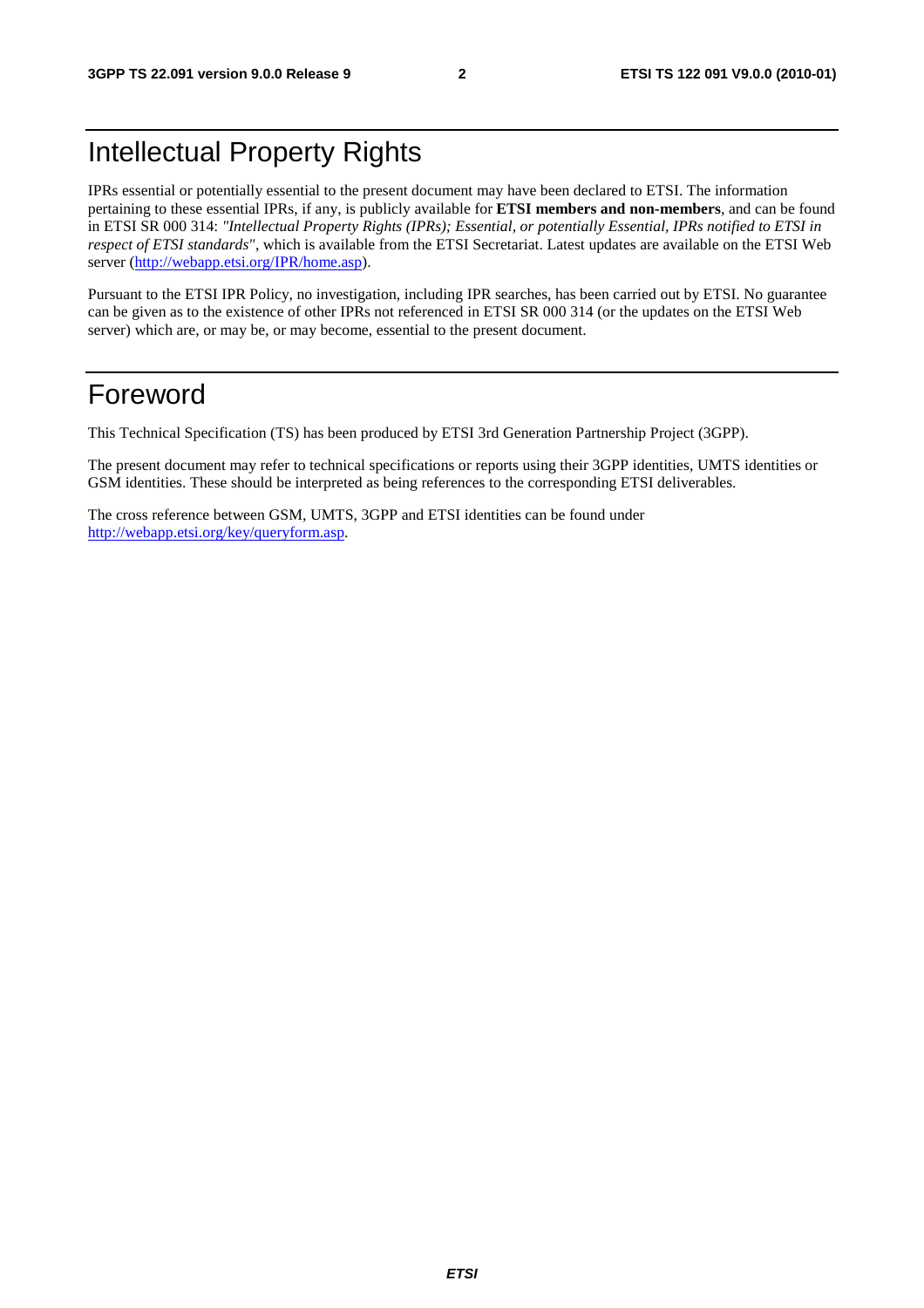$\mathbf{3}$ 

# Contents

| 1            |                                                                                                 |  |
|--------------|-------------------------------------------------------------------------------------------------|--|
| 2            |                                                                                                 |  |
| 3            |                                                                                                 |  |
| 3.1          |                                                                                                 |  |
| 3.2          |                                                                                                 |  |
| 4            |                                                                                                 |  |
| 4.1          |                                                                                                 |  |
| 5            |                                                                                                 |  |
| 5.1<br>5.2   |                                                                                                 |  |
| 5.3          |                                                                                                 |  |
| 5.4          |                                                                                                 |  |
| 5.5          |                                                                                                 |  |
| 5.6          |                                                                                                 |  |
| 5.7<br>5.8   |                                                                                                 |  |
| 5.9          |                                                                                                 |  |
| 5.10         |                                                                                                 |  |
| 6            |                                                                                                 |  |
| 7            |                                                                                                 |  |
| 8            |                                                                                                 |  |
| 8.1          |                                                                                                 |  |
| 8.2          |                                                                                                 |  |
| 8.3          |                                                                                                 |  |
| 8.4<br>8.5   |                                                                                                 |  |
| 8.6          |                                                                                                 |  |
| 8.7          |                                                                                                 |  |
| 8.8          |                                                                                                 |  |
| 8.9          |                                                                                                 |  |
| 8.10         |                                                                                                 |  |
| 8.11<br>8.12 |                                                                                                 |  |
| 8.13         |                                                                                                 |  |
| 8.14         |                                                                                                 |  |
| 8.15         |                                                                                                 |  |
| 8.16         | Barring of all Outgoing International Calls except those direct to the Home PLMN Country (BOIC- |  |
|              |                                                                                                 |  |
| 8.17<br>8.18 | Barring of Incoming Calls when roaming outside the home PLMN country (BIC-Roam)12               |  |
| 8.19         |                                                                                                 |  |
| 9            |                                                                                                 |  |
|              | Deviations of PLMN ECT to the ISDN specifications of ECT13<br><b>Annex A (informative):</b>     |  |
| A.1          |                                                                                                 |  |
| A.2          |                                                                                                 |  |
|              |                                                                                                 |  |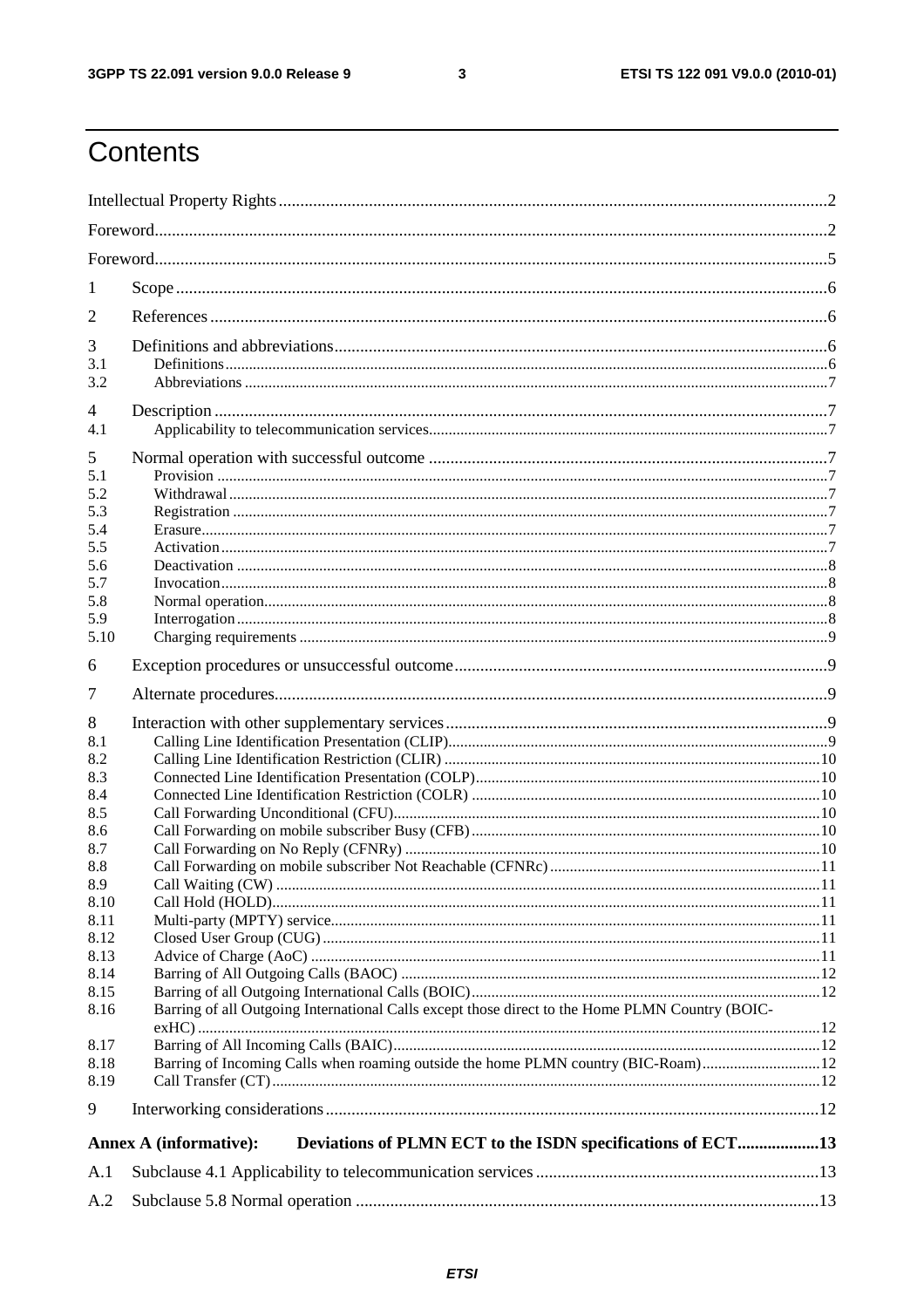$\overline{\mathbf{4}}$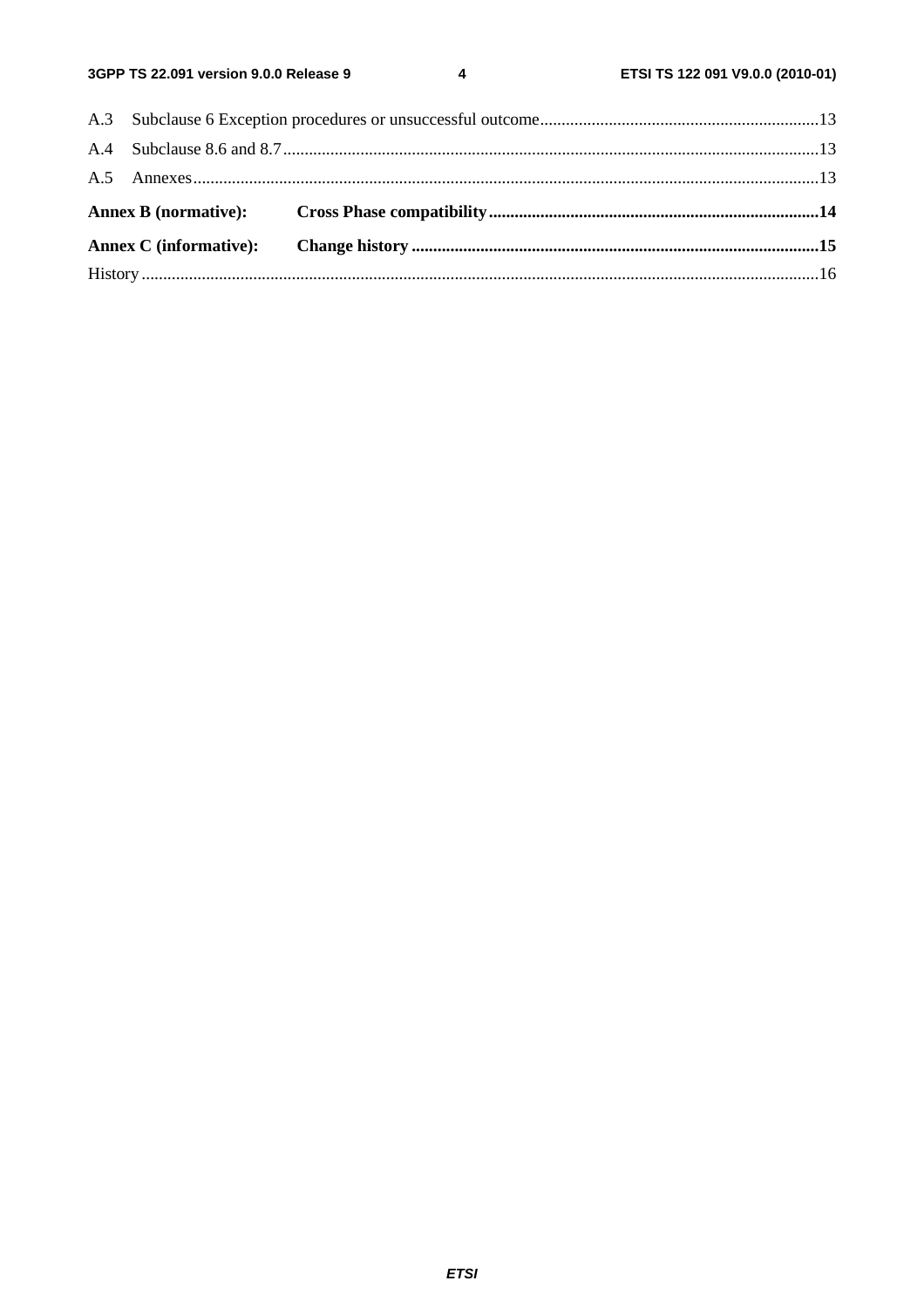#### Foreword

This Technical Specification has been produced by the 3<sup>rd</sup> Generation Partnership Project (3GPP).

The contents of the present document are subject to continuing work within the TSG and may change following formal TSG approval. Should the TSG modify the contents of the present document, it will be re-released by the TSG with an identifying change of release date and an increase in version number as follows:

Version x.y.z

where:

- x the first digit:
	- 1 presented to TSG for information;
	- 2 presented to TSG for approval;
	- 3 or greater indicates TSG approved document under change control.
- y the second digit is incremented for all changes of substance, i.e. technical enhancements, corrections, updates, etc.
- z the third digit is incremented when editorial only changes have been incorporated in the document.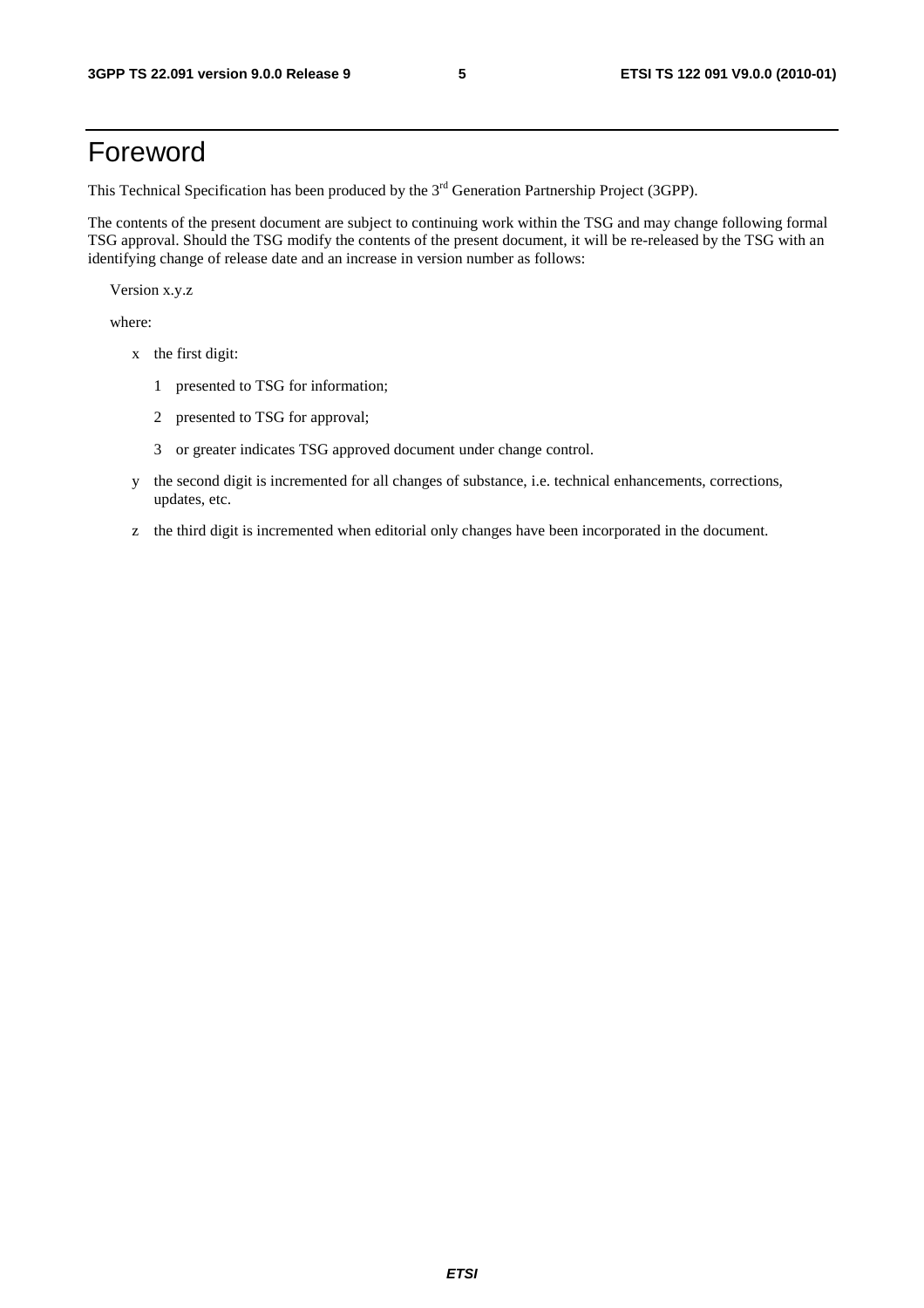#### 1 Scope

The present document specifies the stage 1 description of Explicit Call Transfer (ECT) from the service subscriber's and user's points of view, in particular:

- the procedures for normal operation with successful outcome;
- the action to be taken in exceptional circumstances;
- the interaction with other supplementary services.

The present document does not deal with the Man-Machine Interface (MMI) requirements, but makes reference to the appropriate Technical Specifications.

The charging principles applied to ECT are established in the present document in terms of the charging information required to be collected. Any subsequent charging implications are outside of the scope of the present document.

Any interactions with other networks not dealt with in Clause 9 are outside the scope of the present document.

# 2 References

The following documents contain provisions which, through reference in this text, constitute provisions of the present document.

- References are either specific (identified by date of publication, edition number, version number, etc.) or non-specific.
- For a specific reference, subsequent revisions do not apply.
- For a non-specific reference, the latest version applies. In the case of a reference to a 3GPP document (including a GSM document), a non-specific reference implicitly refers to the latest version of that document *in the same Release as the present document*.
- [1] 3GPP TS 21.905: "Vocabulary for 3GPP Specifications".
- [2] 3GPP TS 22.030: " Man-Machine Interface (MMI) of the Mobile Station (MS)".

# 3 Definitions and abbreviations

#### 3.1 Definitions

For the purposes of the present document, the following definitions apply.

**Alerting state:** the remote subscriber is being informed of the call (i.e. the connection has not yet been established for that call).

**Answered state:** the connection has been established on the call to the remote subscriber.

**Subscriber A:** is the served mobile subscriber, the one who has subscribed to, and invokes the Explicit Call Transfer supplementary service.

**Subscriber B:** is the other party in one of subscribers A's calls. By convention, in the present document it is considered that the connection has been established on this call.

**Subscriber C:** is the other party in another of subscribers A's calls.

Subscriber D: is the forwarded-to subscriber of call forwarded by subscriber C.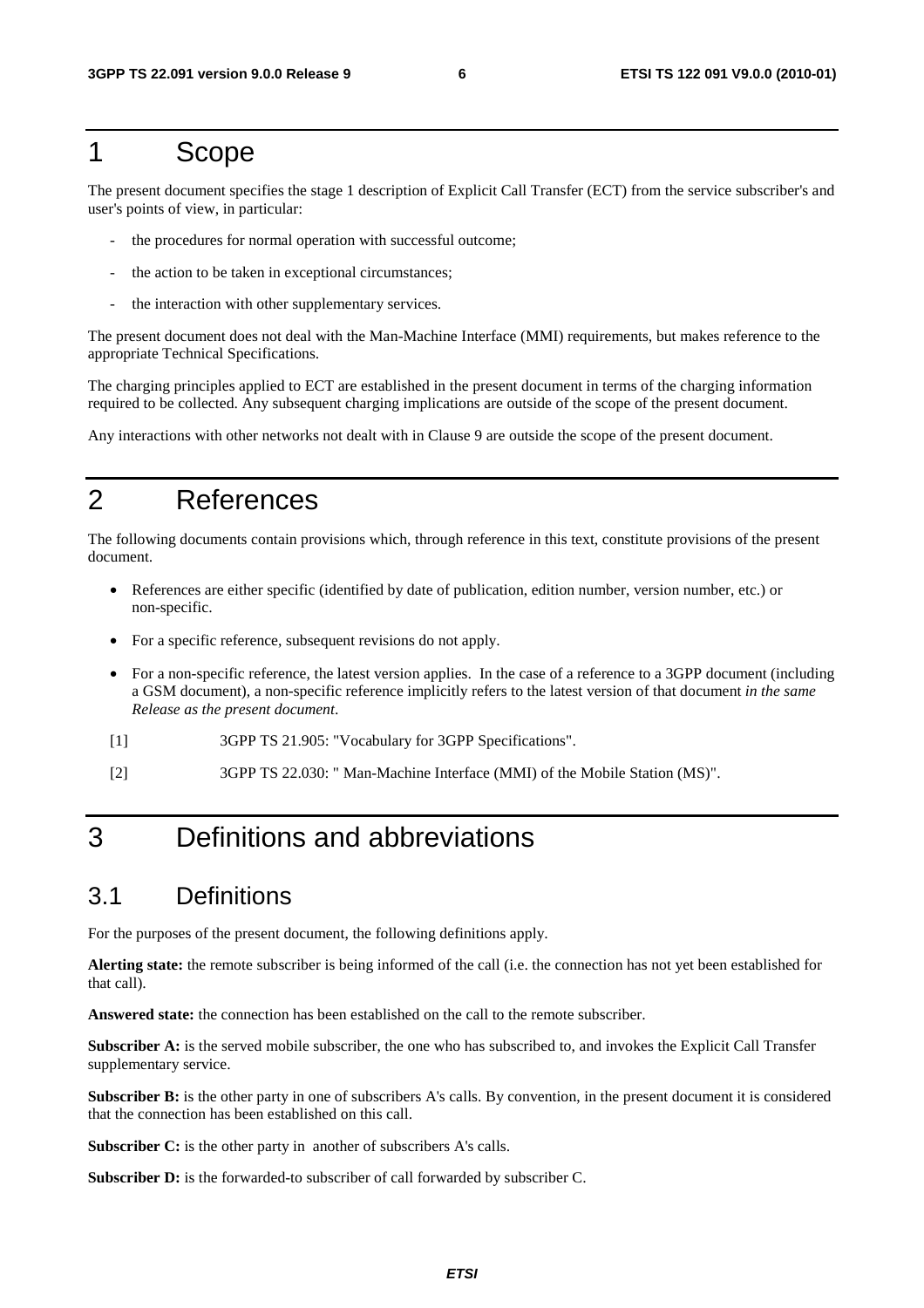NOTE: Each of subscriber B, C and D can be a mobile or a fixed subscriber, and each of them is referred to as "remote party".

**Successful invocation:** The ECT supplementary service is successfully invoked if the outcome of all checks (e.g. subscription, states of calls, resources) performed by the network on the received ECT request from the served subscriber are successful.

#### 3.2 Abbreviations

All abbreviations used within the present document are given in 3GPP TS 21.905 [1].

#### 4 Description

The ECT supplementary service enables the served mobile subscriber (subscriber A) who has two calls , each of which can be an incoming or outgoing call, to connect the other parties in the two calls and release the served mobile subscribers own connection.

Prior to transfer, the connection shall have been established on the call between subscriber A and subscriber B. On the call between subscriber A and subscriber C, either the connection shall have been established prior to transfer, or, as a network option, transfer can occur while subscriber C is being informed of the call (i.e. the connection has not yet been established.)

#### 4.1 Applicability to telecommunication services

This service is applicable to telephony (TS:11) only.

## 5 Normal operation with successful outcome

#### 5.1 Provision

The supplementary service shall be provided after pre-arrangement with the service provider.

The provision of the Call Hold (HOLD) supplementary service is also required.

#### 5.2 Withdrawal

The supplementary service shall be withdrawn at the subscriber request or for service provider reasons.

#### 5.3 Registration

Not applicable.

#### 5.4 Erasure

Not applicable.

#### 5.5 Activation

The supplementary service shall be activated by the service provider as a result of provision.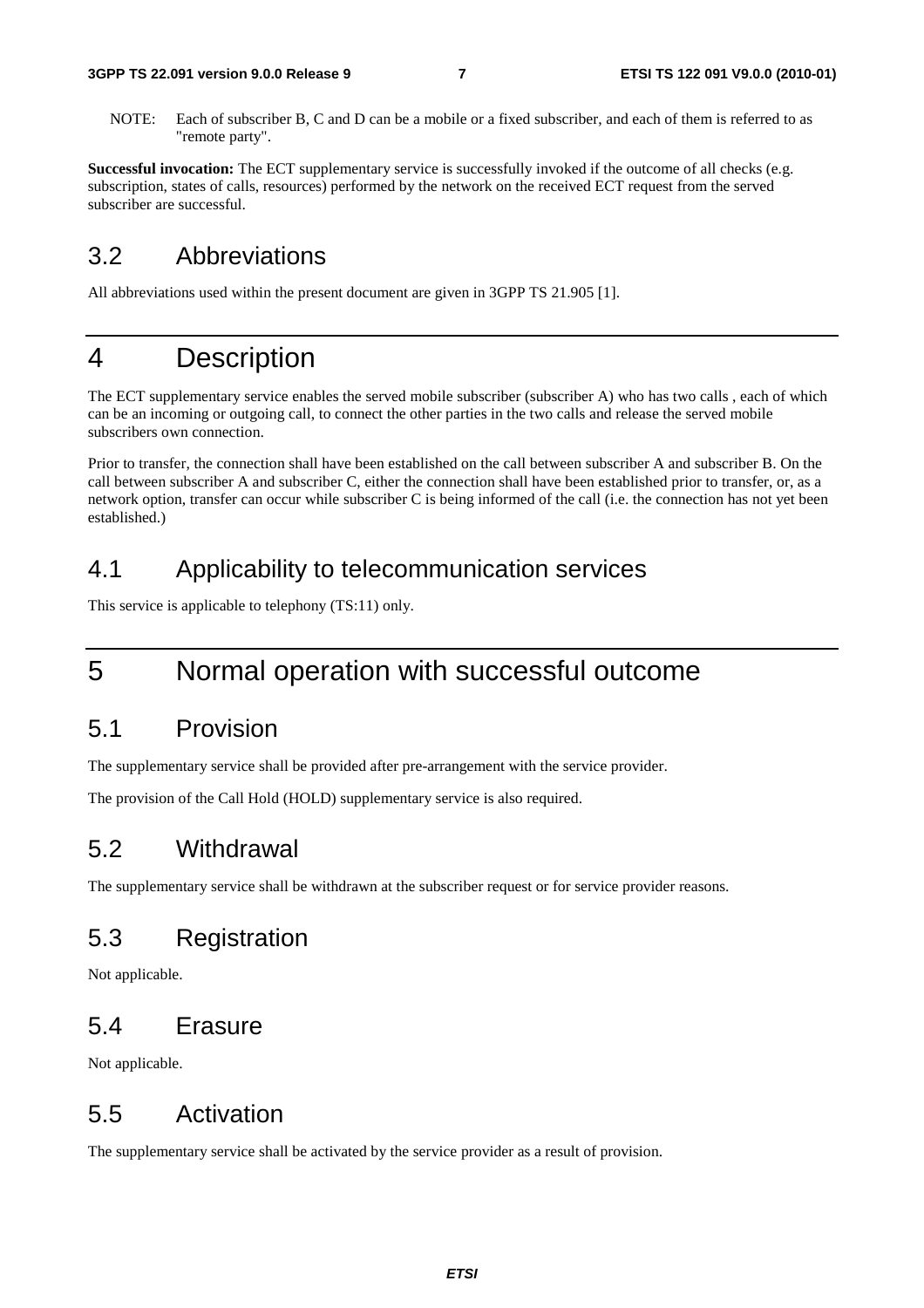#### 5.6 Deactivation

The supplementary service shall be deactivated by the service provider as a result of withdrawal.

#### 5.7 Invocation

ECT shall be invoked by the served mobile subscriber by use of a control procedure as described in TS 22.030 [2].

#### 5.8 Normal operation

The served mobile subscriber (subscriber A) who has two calls (one with subscriber B and one with subscriber C), each of which can be an incoming call or an outgoing call, can request the invocation of the ECT supplementary service with respect to the two calls.

The connection shall have been established on one of the calls (referred to as the call between subscriber A and subscriber B).

The ECT supplementary service can be invoked after the connection has been established on the call between subscriber A and subscriber C, and in addition, as a network option, after subscriber C has been informed of the call (i.e. an outgoing call from subscriber A to subscriber C, where the connection has not yet been established).

On successful invocation of the ECT supplementary service, the two calls between subscriber A and subscriber B and between subscriber A and subscriber C respectively shall be removed from subscriber A's access (i.e. the traffic channel and the signalling channel towards subscriber A will be released) and shall be transformed into a normal call between subscriber B and subscriber C where the state of the previously held party is changed to active without a subscriber action.

The previously held party will be informed in the normal way of the retrieve procedure.

If the network option above is supported, then if subscriber C is being informed of the call from subscriber A at the time of transfer, the call shall remain in this state at subscriber C (as a network option the ringing tone will be given to subscriber B), and when the connection is established by subscriber C, subscriber C shall be connected to subscriber B.

Subscriber A will no longer have any control of the on-going call between B and C.

The network shall inform (if possible) subscriber B and subscriber C of the occasion that call transfer has happened including the state (connection established, or user being informed of the call) of the call to the other subscriber.

If the network option above is supported, then after connection is established on a call which was transferred whilst subscriber C was being informed of that call, subscriber B shall be informed that the connection has been established on the call to subscriber C.

The line identity of subscriber B shall be indicated to subscriber C as specified in subclauses 8.1 through 8.4.

The line identity of subscriber C shall be indicated to subscriber B as specified in subclauses 8.1 through 8.4, either:

- at the time of transfer, if the connection had been established between subscriber A and subscriber C; or
- when subscriber B is informed that the connection has been established to subscriber C, if this occurs after transfer.

#### 5.9 Interrogation

Not applicable.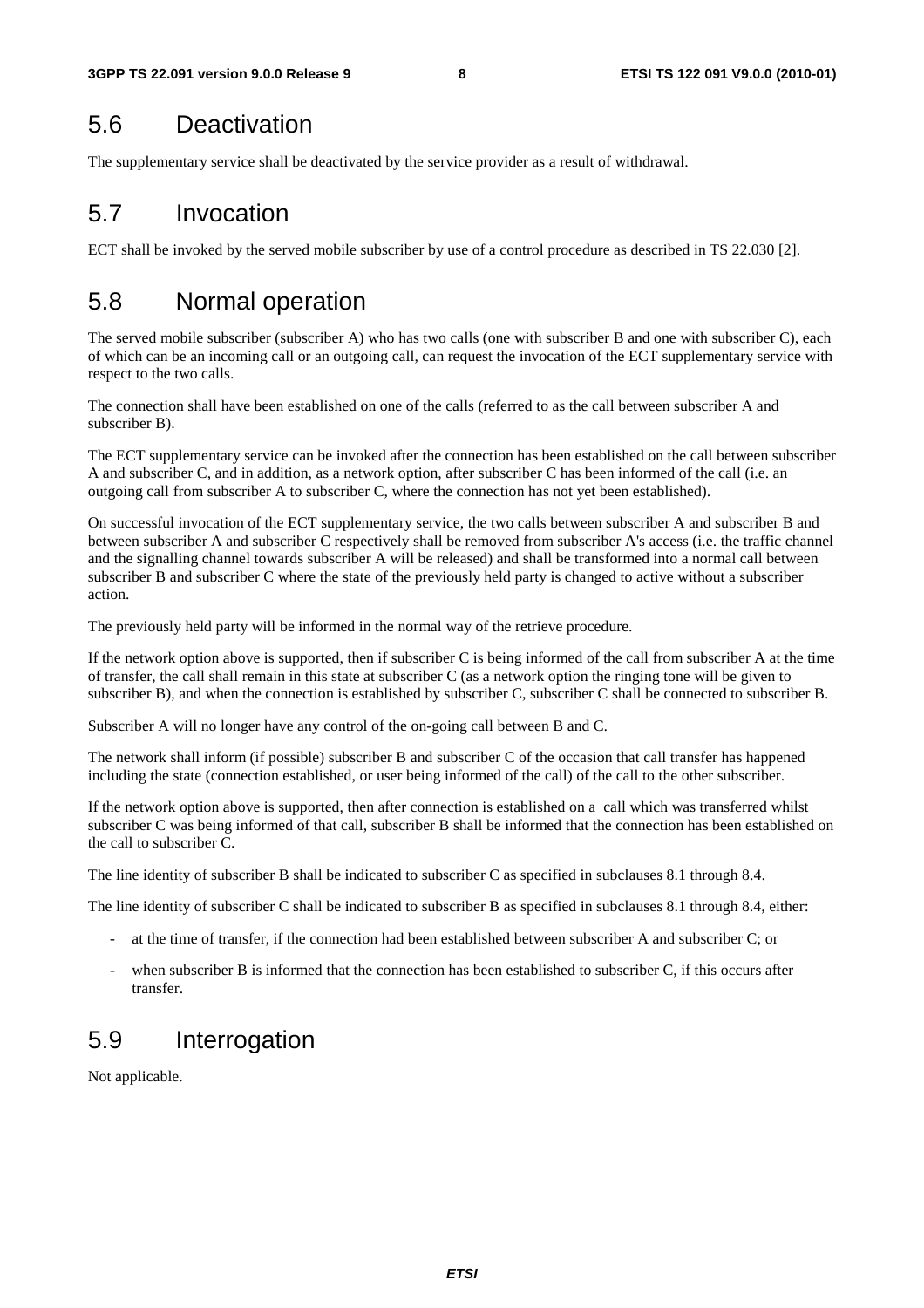#### 5.10 Charging requirements

The charging principles applicable prior to the served mobile subscribers invocation of ECT, shall also apply after the ECT supplementary service is successfully invoked, i.e. the same charging information will continue to be collected after invocation as before. The charging information for both calls shall contain an indication of successful invocation of ECT.

NOTE: There is no additional charging requirement on the interchange signalling capabilities.

#### 6 Exception procedures or unsuccessful outcome

If a mobile subscriber tries to invoke the call transfer service while not subscribed to or the network cannot provide ECT supplementary service for some other reason, an indication shall be provided to the mobile subscriber to notify the mobile subscriber with the reason of failure.

The call state is not affected and the established connection shall remain in the state prior to the request.

In the case where:

- the two calls are incompatible with the ECT request, i.e. either one of them or both are not belonging to the service TS:11 (telephony);
- if the network option is not supported and the call state is not compatible with the request, e.g. one call is not answered

the request shall be rejected by the network and the subscriber shall be notified with the reason.

The call state is not affected and the established connection shall remain in the state prior to the request.

The request for the ECT supplementary service shall be rejected if, as a network option, the network can determine that the resulting connection would contain no subscriber who is able to terminate the call.

NOTE: It may not be possible to decide if the resulting connection would have such a subscriber, e.g. when interworking between different versions of signalling systems occurs. In such cases, as a network option, the request for the ECT supplementary service may be accepted, or rejected. If the request for the ECT supplementary service is accepted in this case, the network may employ other means to control this situation (e.g. time supervision). The procedures for this are outside the scope of the present document.

## 7 Alternate procedures

For further study.

## 8 Interaction with other supplementary services

#### 8.1 Calling Line Identification Presentation (CLIP)

If subscriber A originated the call between subscribers A and B, and subscriber B subscribes to CLIP, subscriber C's identity shall be presented to subscriber B, subject to subscriber C's line identification restrictions (see subclauses 8.2 and 8.4). If the connection has been established on the call between subscribers A and C before ECT is invoked, subscriber C's identity shall be presented when ECT is invoked. If the connection is established on the call between subscribers A and C after ECT is invoked, subscriber C's identity shall be presented when the connection on that call is established.

If subscriber A originated the call between subscribers A and C, and subscriber C subscribes to CLIP, subscriber B's identity shall be presented to subscriber C, subject to subscriber B's line identification restrictions (see subclauses 8.2 and 8.4) when ECT is invoked.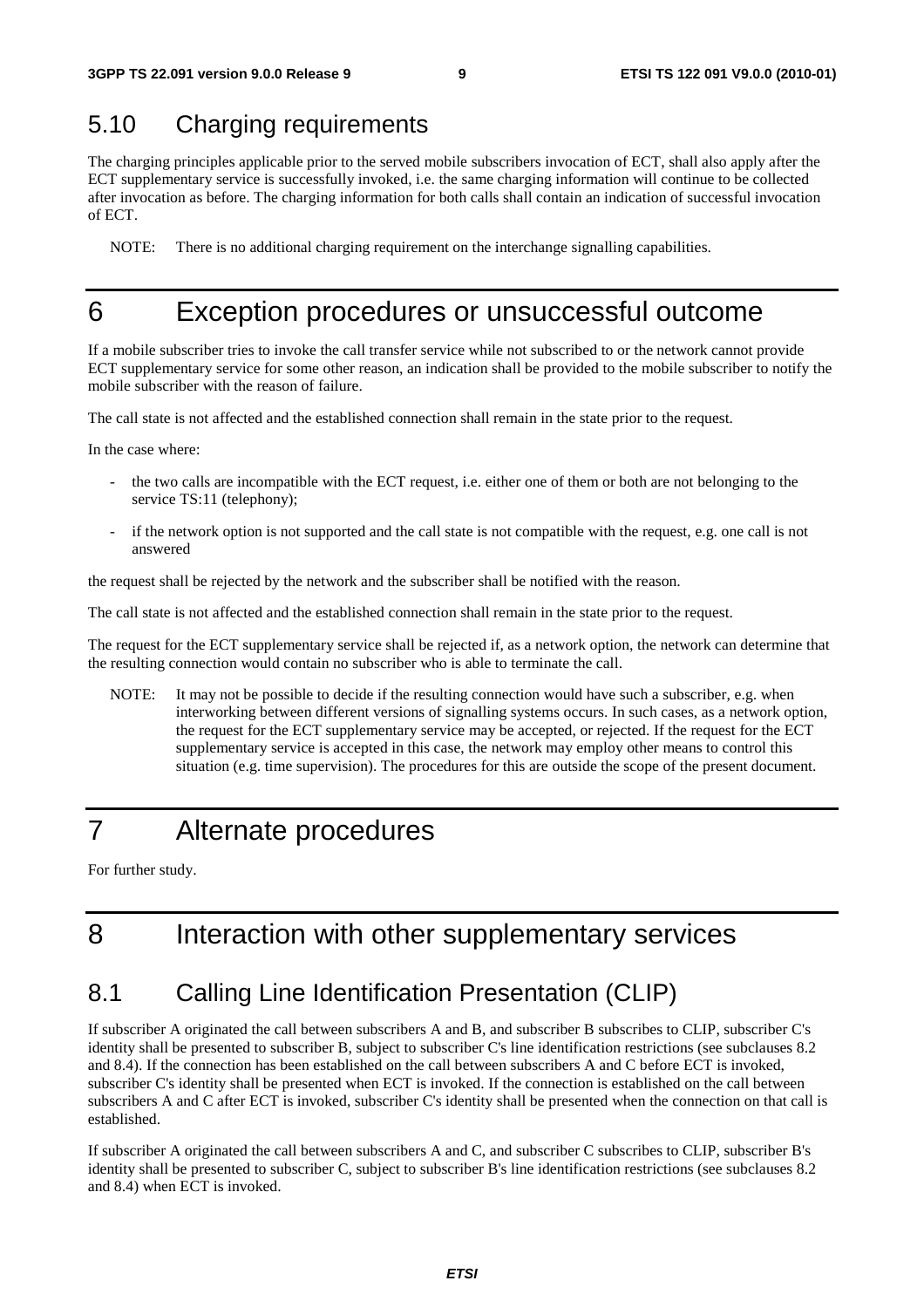#### 8.2 Calling Line Identification Restriction (CLIR)

If subscriber B originated the call between subscribers A and B, and subscriber B subscribes to CLIR, presentation of subscriber B's identity to subscriber C shall be controlled by that subscription. Subscriber B's serving network may also provide information on the cause of no CLI.

If subscriber C originated the call between subscribers A and C, and subscriber C subscribes to CLIR, presentation of subscriber C's identity to subscriber B shall be controlled by that subscription. Subscriber C's serving network may also provide information on the cause of no CLI.

#### 8.3 Connected Line Identification Presentation (COLP)

If subscriber B originated the call between subscribers A and B, and subscriber B subscribes to COLP, subscriber C's identity shall be presented to subscriber B, subject to subscriber C's line identification restrictions (see subclauses 8.2 and 8.4). If the connection has been established on the call between subscribers A and C before ECT is invoked, subscriber C's identity shall be presented when ECT is invoked. If the connection is established on the call between subscribers A and C after ECT is invoked, subscriber C's identity shall be presented when the connection on that call is established.

If subscriber C originated the call between subscribers A and C, and subscriber C subscribes to COLP, subscriber B's identity shall be presented to subscriber C, subject to subscriber B's line identification restrictions (see subclauses 8.2 and 8.4) when ECT is invoked.

#### 8.4 Connected Line Identification Restriction (COLR)

If subscriber A originated the call between subscribers A and B, and subscriber B subscribes to COLR, presentation of subscriber B's identity to subscriber C shall be controlled by that subscription.

If subscriber A originated the call between subscribers A and C, and subscriber C subscribes to COLR, presentation of subscriber C's identity to subscriber B shall be controlled by that subscription.

## 8.5 Call Forwarding Unconditional (CFU)

No impact.

### 8.6 Call Forwarding on mobile subscriber Busy (CFB)

Where a network supports the option to transfer a call for which the connection has been established to a subscriber C to which the connection has not yet been established, the transferred call will be forwarded to a forwarded-to subscriber D if the CFB condition at subscriber C (i.e. UDUB) applies.

For a call that is forwarded due to CFB after ECT is invoked, the sending of line identities to subscriber B and forwarded-to subscriber D respectively shall correspond to what is specified for the B and C subscribers in subclauses 8.1 through 8.4, i.e. replacing 'subscriber C' with 'the forwarded-to subscriber D' in the text.

## 8.7 Call Forwarding on No Reply (CFNRy)

The CFNRy timer at C is not restarted after the transfer has taken place.

Where a network supports the option to transfer a call for which the connection has been established to a subscriber C to which the connection has not yet been established, the transferred call will be forwarded to a forwarded-to subscriber D if the call forwarding no reply timer expires.

For a call that is forwarded due to CFNRy after ECT is invoked, the sending of line identities to subscriber B and forwarded-to subscriber D respectively shall correspond to what is specified for the B and C subscribers in subclauses 8.1 through 8.4, i.e. replacing 'subscriber C' with 'the forwarded-to subscriber D' in the text.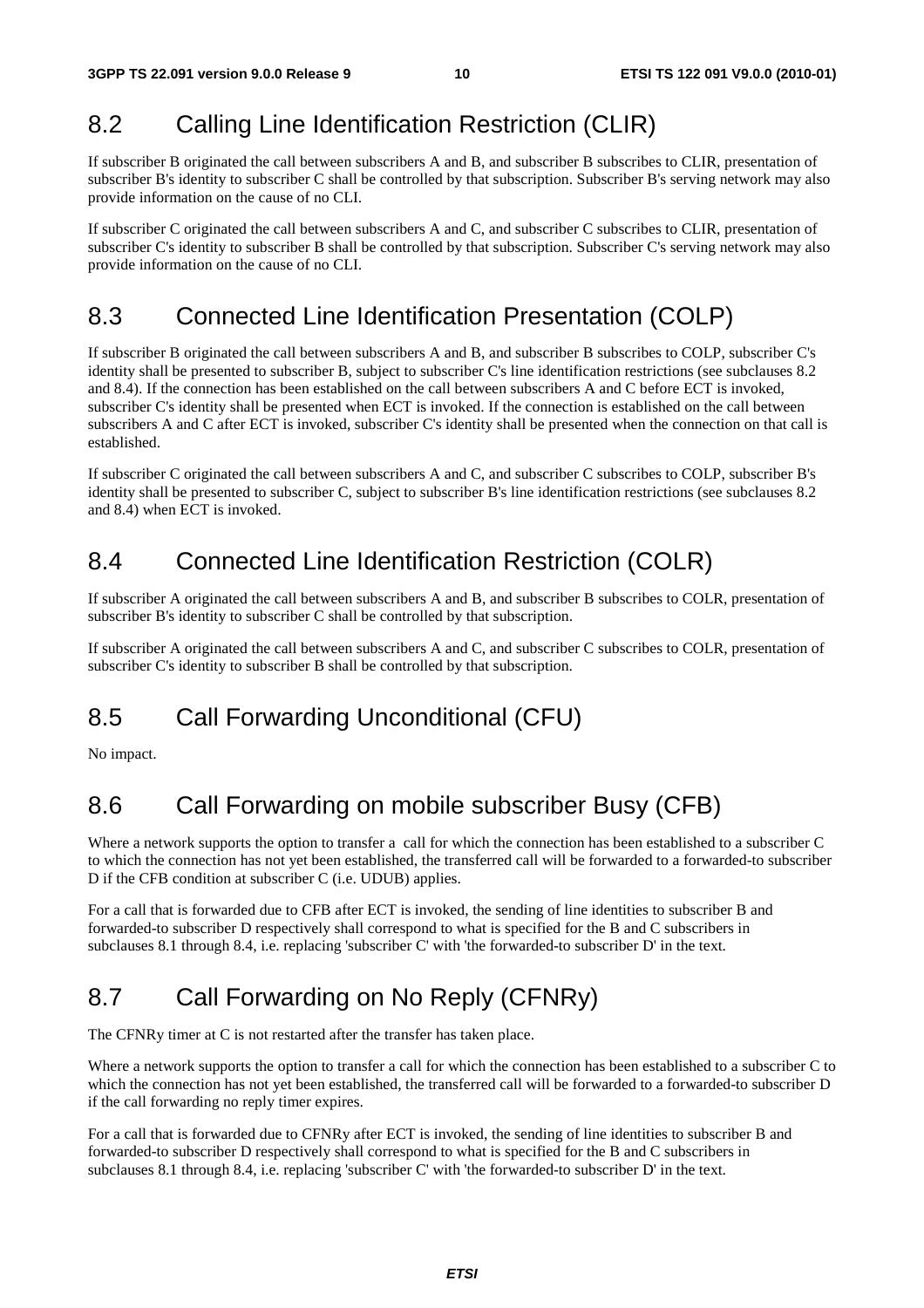#### 8.8 Call Forwarding on mobile subscriber Not Reachable (CFNRc)

No impact.

#### 8.9 Call Waiting (CW)

No impact, any party may receive a CW indication before, during or after the calls are transferred.

NOTE: After execution of ECT the served subscribers access is free for receiving calls without a CW indication.

If subscriber A has one active, one held and one waiting call, then once ECT of the held and active calls has been successfully completed, subscriber A shall be offered the normal notification that there is a new call, as for a normal terminating call.

If the call to subscriber C meets the waiting state at C, the subscriber B shall be informed after successful transfer about the waiting status at subscriber C.

#### 8.10 Call Hold (HOLD)

No impact, if either subscriber B or C have put their call to the served subscriber A on hold prior to the transfer, the resulting transferred call shall remain on hold by that subscriber. In this case the remote parties shall not be informed of the held state on the call.

#### 8.11 Multi-party (MPTY) service

A served mobile subscriber who has invoked MPTY supplementary service is not allowed to invoke the ECT supplementary service.

This is due to the fact that the MPTY functionality can not be subject to call transfer at all.

Any of the remote parties is allowed to invoke ECT.

#### 8.12 Closed User Group (CUG)

The two calls shall use the same closed user group for the transfer to be successful.

NOTE: Closed user group restrictions between subscribers will have been checked when the first call is established. Similarly, closed user group restrictions between subscribers will have been checked when established the second call.

#### 8.13 Advice of Charge (AoC)

Served mobile subscriber:

- if call transfer is successfully accepted by the network, subscriber A will be disconnected, and therefore AoC processing at subscribers A Mobile Station will be stopped;
- for the combination AoC charging level and ECT, it is strongly recommended not to subscribe to both supplementary services at the same time.

Remote mobile subscriber:

any AoC service at the remote sides will continue to calculate the charging information according to the original call.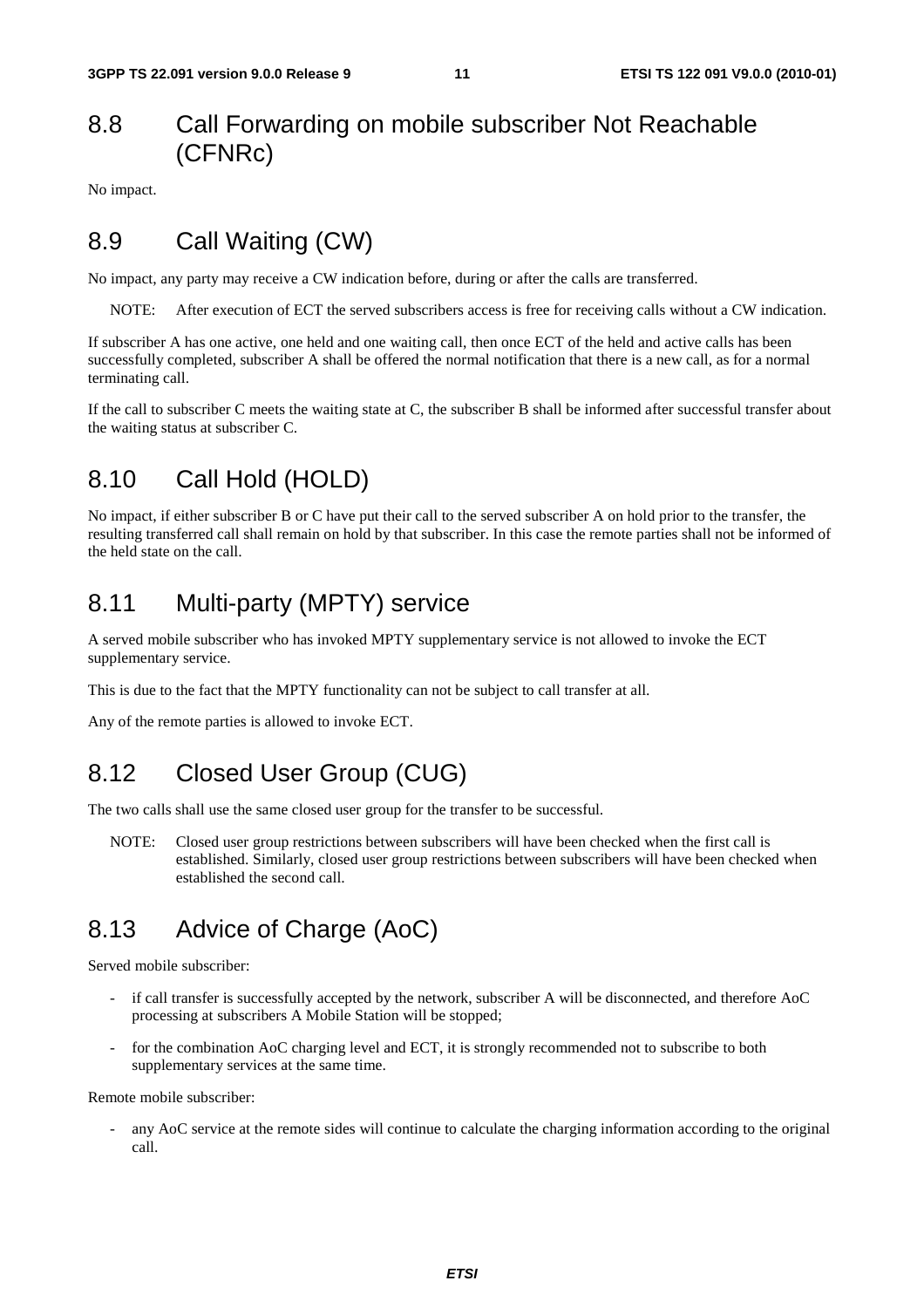#### 8.14 Barring of All Outgoing Calls (BAOC)

No impact.

#### 8.15 Barring of all Outgoing International Calls (BOIC)

No impact.

NOTE: If transfer occurs successfully at subscriber A, the barring programs at the remote subscribers cannot be checked again.

#### 8.16 Barring of all Outgoing International Calls except those direct to the Home PLMN Country (BOIC-exHC)

No impact.

#### 8.17 Barring of All Incoming Calls (BAIC)

No impact.

#### 8.18 Barring of Incoming Calls when roaming outside the home PLMN country (BIC-Roam)

No impact.

#### 8.19 Call Transfer (CT)

No impact.

The ECT supplementary service can be invoked simultaneously by the users on a call for which the connection has been established, but this is not regarded as a normal situation. The network will not be required to prevent this occurring, but likewise cannot guarantee that the indications supplied to the users involved will be sensible to those users. There can be more than one indication generated due to multiple invocations of the ECT supplementary service and the arrival of such indications is dependent on the timing of their invocation by the users involved in the call. The network shall transfer these indications when they are generated.

Therefore, both mobile subscribers (subscriber A and subscriber B) in a normal call, who have each subscribed to the ECT supplementary service, can simultaneous transfer the call. That is, if subscriber A and subscriber B are involved in a call on which the connection has been established, subscriber A can transfer the call to user C and subscriber B can transfer the call to user D.

NOTE: Mechanisms which prevent the ECT supplementary service from resulting in a connection which contains no subscriber able to terminate the call may result in rejection of simultaneous requests to invoke the ECT supplementary service by the subscribers involved in the call.

# 9 Interworking considerations

The operation of this supplementary service is not affected by the nature of the far end of the connections.

NOTE: In some networks the indication to the remote parties about the invocation of ECT may not be supported.

NOTE: If transfer occurs successfully at subscriber A, the barring programs at the remote subscribers cannot be checked again.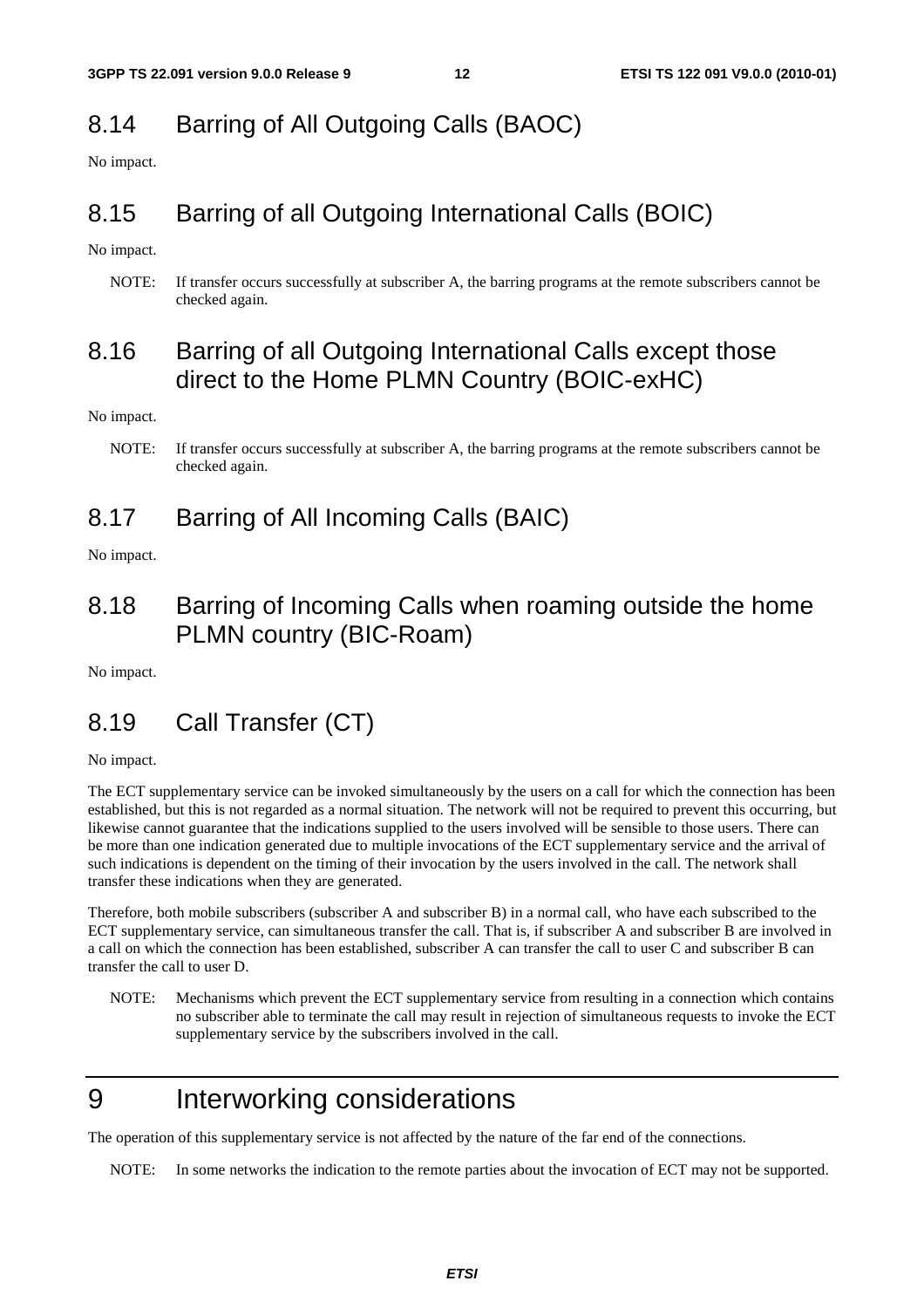# Annex A (informative): Deviations of PLMN ECT to the ISDN specifications of ECT

# A.1 Subclause 4.1 Applicability to telecommunication services

This service is applicable to Telephony (TS:11) only.

**NA1 states**: applicable to all circuit switched basic telecommunication services.

# A.2 Subclause 5.8 Normal operation

The NOTE describing the Call Hold scenario is not included in the 3GPP stage 1 specifications.

In 3GPP specifications there a explicit explanation that the previously held party shall be informed of the retrieve procedure.

**NA1:** there is no explicit description of this procedure.

In 3GPP specifications there is no explicit exchange of the subaddress of the remote parties after the successful transfer defined.

**NA1 states:** After the successful transfer of the call, the subscriber B and subscriber C can deliver if supplied their subaddress to the other subscriber.

# A.3 Subclause 6 Exception procedures or unsuccessful outcome

In the case where:

- the two calls are incompatible with ECT (either one of them or both are not Telephony service);
- the call state is not compatible with the request, e.g. one call is not answered;
- etc. (for further study).

the request will be rejected by the network and the subscriber will be notified of the cause.

**NA1 states**: It is the responsibility of the served user to ensure that the two calls are compatible.

# A.4 Subclause 8.6 and 8.7

**NA1**: There is no special definition of the impact of the interaction between CFB and CFNRy and ECT on the line identification supplementary services.

#### A.5 Annexes

Annex A is missing in the ISDN specification.

*ETSI*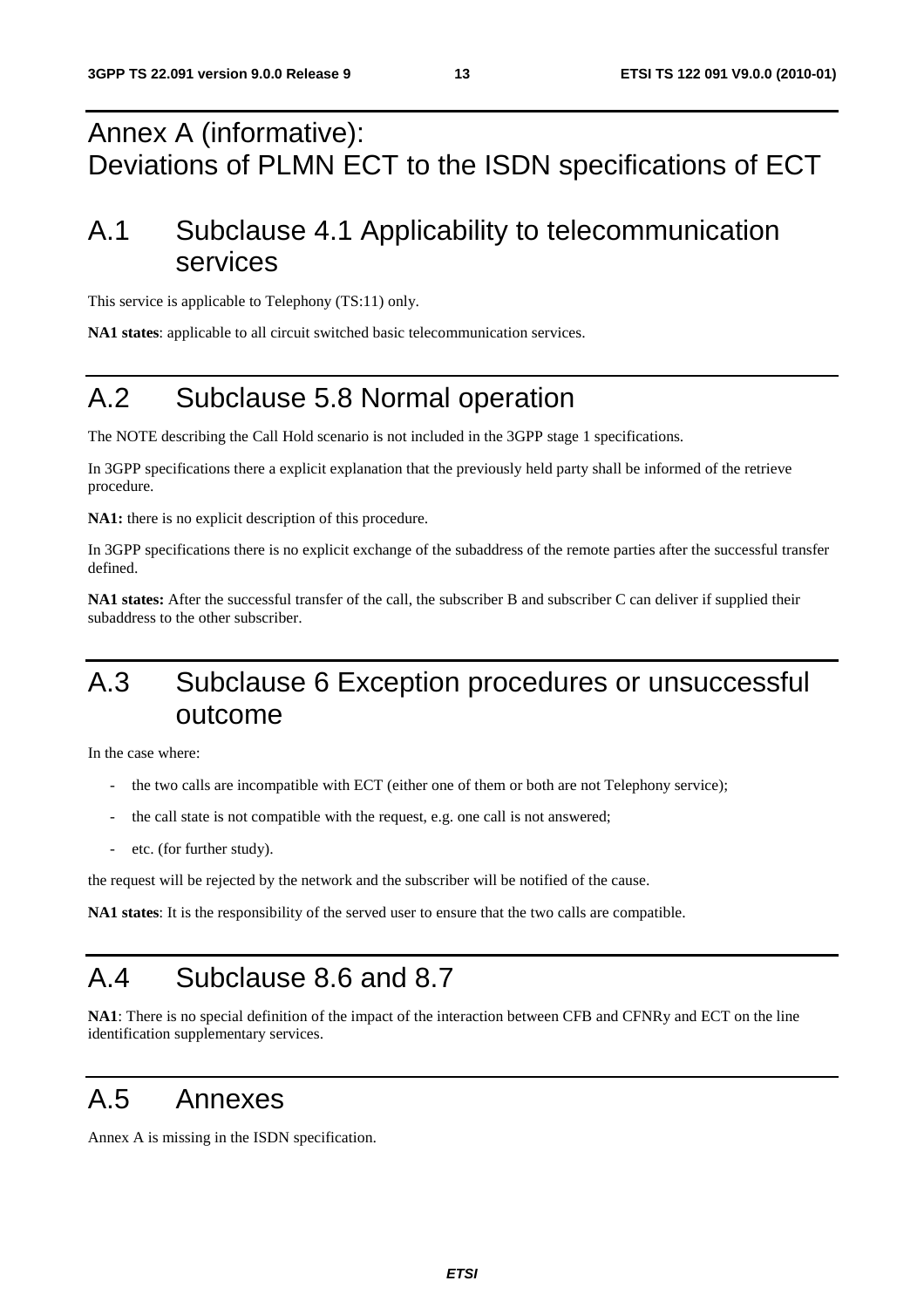# Annex B (normative): Cross Phase compatibility

As a operator option it is possible to support also the invocation of ECT by using Unstructured Supplementary Service Data (USSD).

The USSD string used should be the same as the standardised MMI code (4 SEND) for ECT.

The network shall send an indication towards the user if ECT was invoked successfully or unsuccessfully, though the mechanism for this indication is not specified.

If a remote party uses a non-ECT mobile station they may not receive the ECT notification.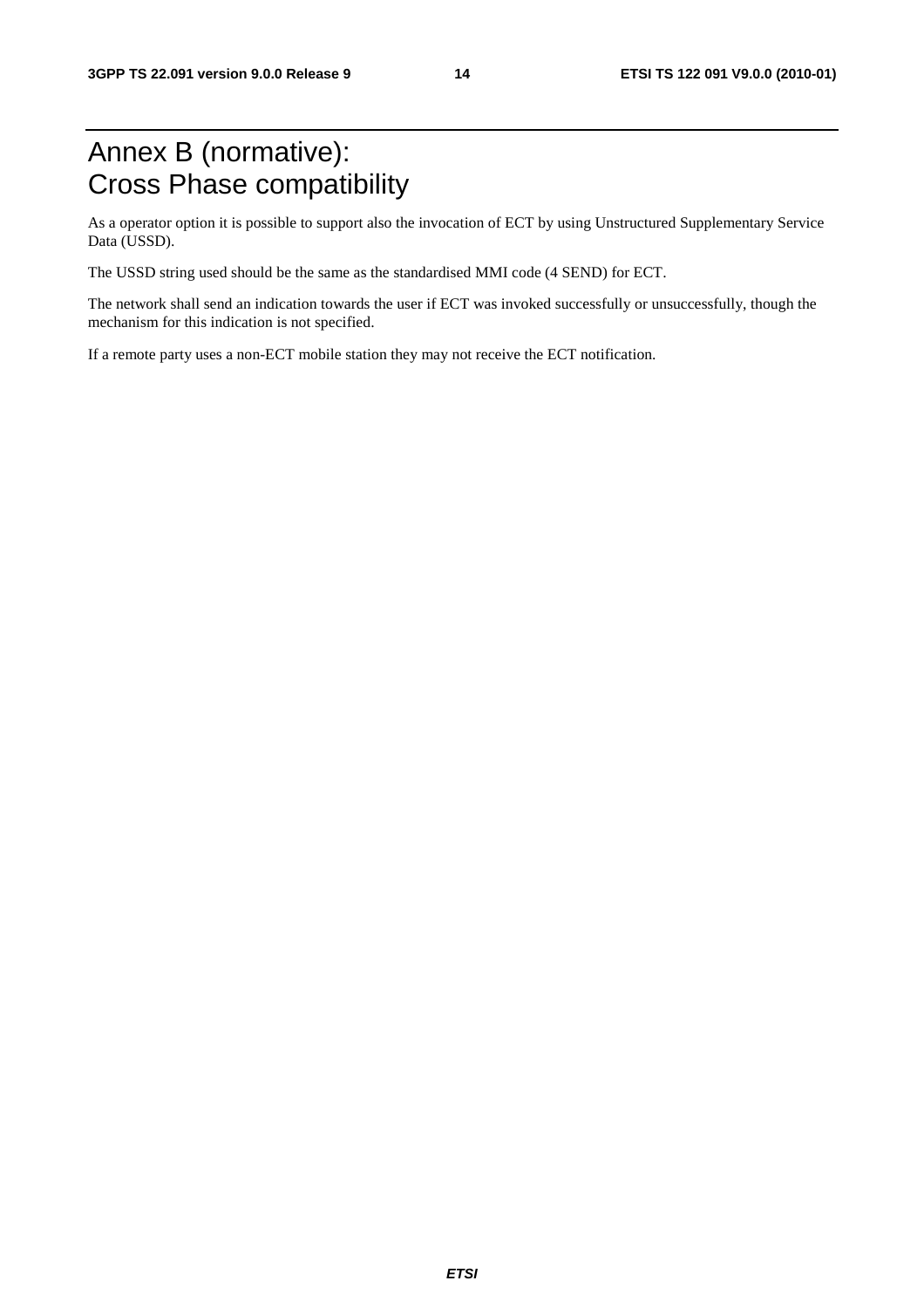# Annex C (informative): Change history

| <b>Change history</b> |                     |                       |                     |           |                |            |   |                                         |       |            |                     |
|-----------------------|---------------------|-----------------------|---------------------|-----------|----------------|------------|---|-----------------------------------------|-------|------------|---------------------|
| TSG SA# SA Doc.       |                     | SA <sub>1</sub> Doc   | <b>Spec</b>         | <b>CR</b> | <b>Rev Rel</b> |            |   | <b>Cat Subject/Comment</b>              | Old   | <b>New</b> | <b>Work</b><br>ltem |
| Jun 1999              |                     |                       | <b>GSM</b><br>02.91 |           |                |            |   | Transferred to 3GPP SA1                 | 7.0.0 |            |                     |
| SA#04                 |                     |                       | 22.091              |           |                | <b>R99</b> |   |                                         |       | 3.0.0      |                     |
| SP-05                 | SP-99479            | S <sub>1</sub> -99637 | 22.091              | 001       |                | <b>R99</b> | D | Editorial changes for alignment         | 3.0.0 | 3.0.1      |                     |
| SP-09                 | SP-000377 S1-000587 |                       | 22.091              | 002       |                | <b>R99</b> | F | CR on CLI presentation<br>modifications | 3.0.1 | 3.1.0      |                     |
| SP-11                 |                     | SP-010065 S1-010258   | 22.091              |           |                | Rel-4      |   | Transferred to 3GPP Release 4           | 3.1.0 | 4.0.0      |                     |
| SP-16                 |                     | SP-020267 S1-021043   | 22.091              |           |                | Rel-5      |   | Updated from Rel-4 to Rel5              | 4.0.0 | 5.0.0      |                     |
| SP-26                 | SP-040744 S1-040997 |                       | 22.091              |           |                | Rel-6      |   | Updated from Rel-5 to Rel-6             | 5.0.0 | 6.0.0      |                     |
| SP-36                 |                     |                       | 22.091              |           |                | Rel-7      |   | Updated from Rel-6 to Rel-7             | 6.0.0 | 7.0.0      |                     |
| SP-42                 |                     |                       |                     |           |                | Rel-8      |   | Updated from Rel-7 to Rel-8             | 7.0.0 | 8.0.0      |                     |
| SP-46                 |                     |                       |                     |           |                |            |   | Updated to Rel-9 by MCC                 | 8.0.0 | 9.0.0      |                     |